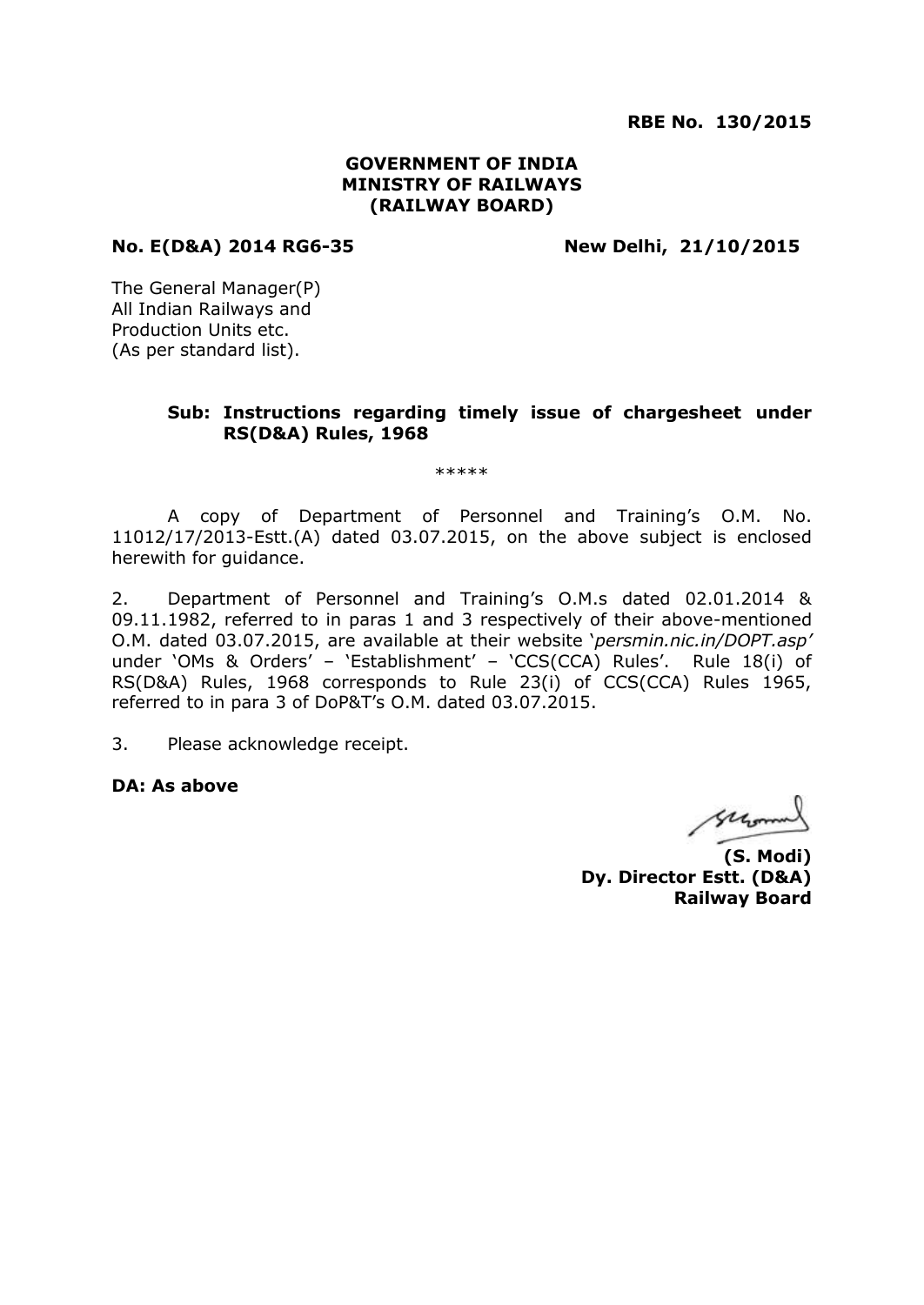**आरबीई सं. 130/2015** 

**भारत सरकार रेल मंत्रालय (रेलवे बोर्ड)** 

**सं. ई(र्ी एण् र् ए) 2014 आरजी6-35 नई दिल ली , दिनांक 21.10.2015**

महाप्रबंधक (कार्मिक) सभी भारतीय रेलें और उत्पादन इकाइयां आदि (मानक सूची के अनुसार).

# **ववषय : रेल सेवक (अनशु ासन & अपील) ननयम, 1968 के अंतर्डत आरोप पत्र समय पर जारी करने सम्बधंित ननिेश**

उपरोक्त विषय पर कार्मिक एवं प्रशिक्षण विभाग दवारा जारी दिनांक 03.07.2015 के कार्यालय ज्ञापन सं 11012/17/2013 – स्था.(ए) की प्रति दिशानिर्देश हेतु संलग्न है.

2. कार्मिक एवं प्रशिक्षण विभाग के दिनांक 03.07.2015 के उपरोक्त कार्यालय ज्ञापन के पैरा 1 व 3 में संदर्भित, उनके दिनांक 02.01.2014 और 09.11.1982 के कार्यालय ज्ञापन उनकी वेबसाइट 'persmin.nic.in/DOPT.asp' पर OMs & Orders – Establishment – CCS(CCA) Rules में उपलब्ध हैं. रेल सेवक (अन्. एवं अपील) नियम, 1968 के नियम 18(i), उक्त कार्यालय ज्ञापन के पैरा 3 में संदर्भित CCS(CCA) Rules, 1965 का नियम 23(i) के समरूप है.

3. कृपया पावती दें।

संलग्नक: यथोक्त

 $z$  and  $z$ 

**(एस. मोिी )**  उप निदेशक स्था. (डी एण्ड ए) **रेलवे बोर्ड**